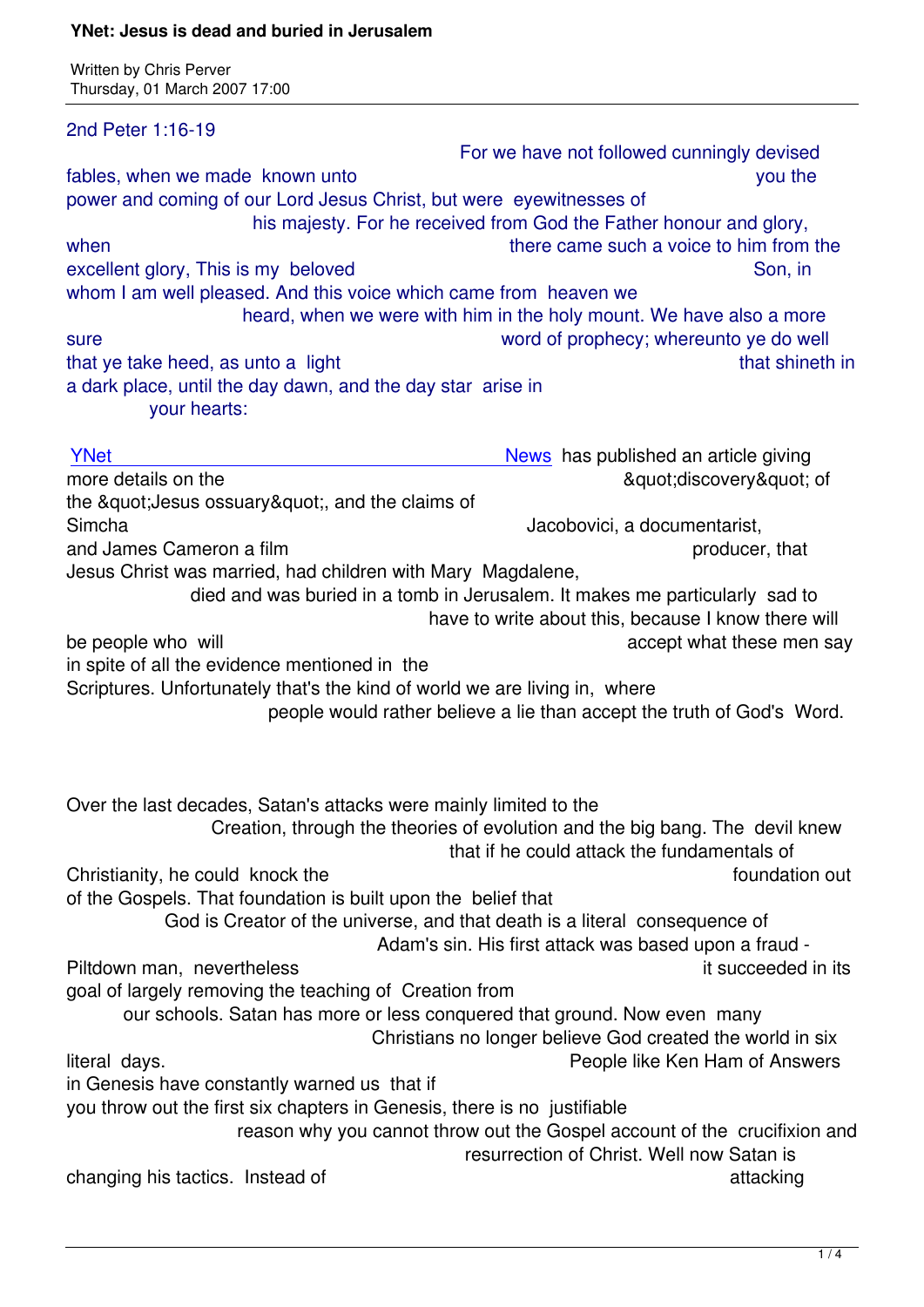Written by Christian by Christian by Christian by Christian by Christian by Christian by Christian by Christian

evidence for the Creation, he is attacking the death, burial and resurrection of Christ. And he is doing it in exactly the same way as he attacked Creation, through a hoax. Over the last few years we have seen world academia clamour for such "fables". We've had "Holy Blood, Holy Grail", which claimed that Jesus Christ married Mary Magdalene. Then we had Dan Brown's plagerization of that same book, "The Da Vinci Code & quot; The Da Vinci Code & quot; which made similar claims. The Da Vinci Code itself is a state of the state itself is itself is based on a hoax, the claim that a secret society called the Priory of Sion and the settlement of Sion held the settlement of Sion held the settlement of Sion held the settlement of  $\mathbb{S}$ secret of the bloodline of Jesus Christ. Then we had the lost [Gospel of Judas](http://en.wikipedia.org/wiki/Priory_of_Sion) , which claimed that Judas was not possessed by Satan and betrayed the Lord Jesus Christ, rather  [it was all a pla](apr06.html#4-4-2)n to release Jesus from His body so He could travel to another planet. Are we we getting the picture yet? Satan's plan was not to dispute the actual fact of Jesus' resurrection, he could not. He simply intended to cast doubt in the minds of those who would read these fictional accounts. The saying goes, repeat a lie often enough and people will all the state of the enough and people will start to believe it. All these books are based on lies, on manuscripts which have been rejected by the Church - not because the Church wants to cover up the truth, but because these texts are not the truth, plain and simple. So this brings us to our recent  $\alpha$  and  $\alpha$  and  $\alpha$  and  $\alpha$  and  $\alpha$  and  $\alpha$  and  $\alpha$  and  $\alpha$  and  $\alpha$  and  $\alpha$  and  $\alpha$  and  $\alpha$  and  $\alpha$  and  $\alpha$  and  $\alpha$  and  $\alpha$  and  $\alpha$  and  $\alpha$  and  $\alpha$  and  $\alpha$  and  $\alpha$  and  $\alpha$  and  $\alpha$  an James Cameron. His discovery is once again based upon a hoax. A heretical text called the Acts of Phillip is used to link the name & quot: Mariamene & quot: to the Jewish name of  $\alpha$  and  $\beta$  in order to build the sequence of  $\alpha$  in order to build the sequence of  $\alpha$ case that Jesus Christ (Josua) was married to Mary Magdalene. The documentary will no doubt use this text to try and gain credibility in the world, while not mentioning the fact that it was written **by a heretical sect and rejected by the** Church over 1600 years ago. **Quote:** " While Feuerverger was busy with his calculations,

 *Jacobovici went to Harvard to see Prof. Bovon, who established that Mariamene was Magdalene, based on a 700-years old text that was found in 1974 in an old*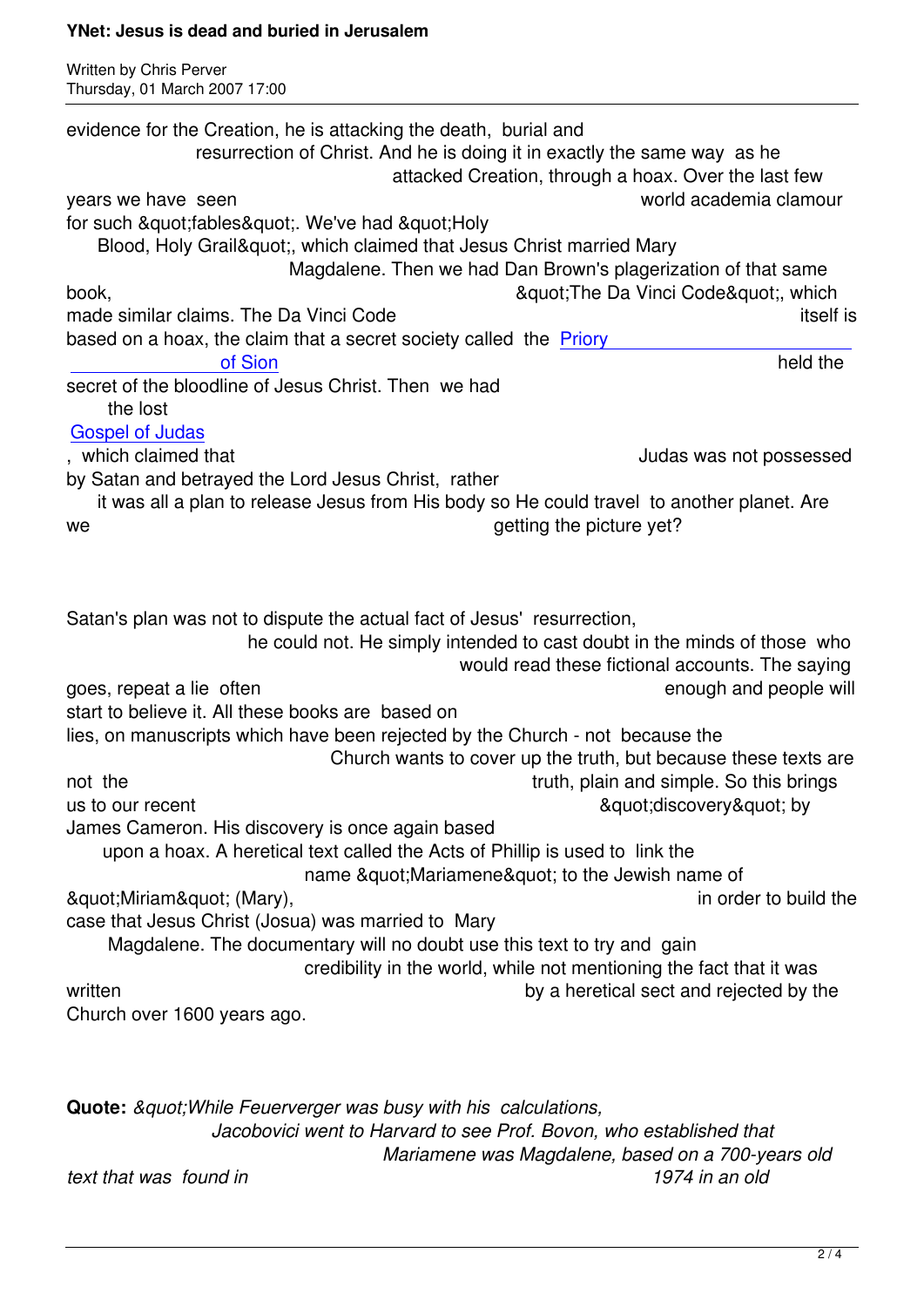*monastery on Mt. Athos in Greece. That was the most perfect copy ever found of The Acts of Philip, one of the books that were eliminated from the New Testament, where Philip's sister, a woman named "Mariamene" was mentioned. Bovon believes this woman to be Mary Magdalene.* Just like the " Gospel of Judas", which was used by the mainstream media to cast doubt on the veracity of the Scriptures despite its incredulous claims, the book of the Acts of Philip is also a forgery, describing a visit to hell, talking animals and a great dragon. **Quote:** &quot: Among the revelations turned up in this  *unexpurgated Acts of Philip, especially in the story of a visit to Hell, are glimpses of a heretical community whose members may have written or transmitted the text. Devoted to* ascetic practices, the group flourished in Asia and Asia and Asia and Asia and Asia and Asia and Asia and Asia *Minor during the fourth century A.D. Members were to eat no meat, drink no wine, shun wealth, and abstain from sexual intercourse. Both sexes wore men's clothing made only from plant fibres. Even the sacrament of the Eucharist was modified, with water replacing wine. Sect members believed that this level of purity not only guaranteed salvation after death,*  **but** allowed them to &quot: talk with God&quot: *in this life... Such groups did*  $\blacksquare$ *notice of the official church. The council of Gangra (circa A.D. 343) declared such ascetic excesses to be anathema, and another*  fourth-century council, at Laodicea, &quot:forbade the appointment of *appointment* of *presbytides, & quot; says Bovon.* For this reason I think Peter's words of warning to believers who are living in the last days are particularly striking, & quot; we have not followed cunningly devised fables&quot:. Peter, James and John were privileged to be eyewitnesses of Christ's majesty when He was transfigured before them on the Mount. Let us be wary of the wiles of the

devil, and expose these claims for what they are.